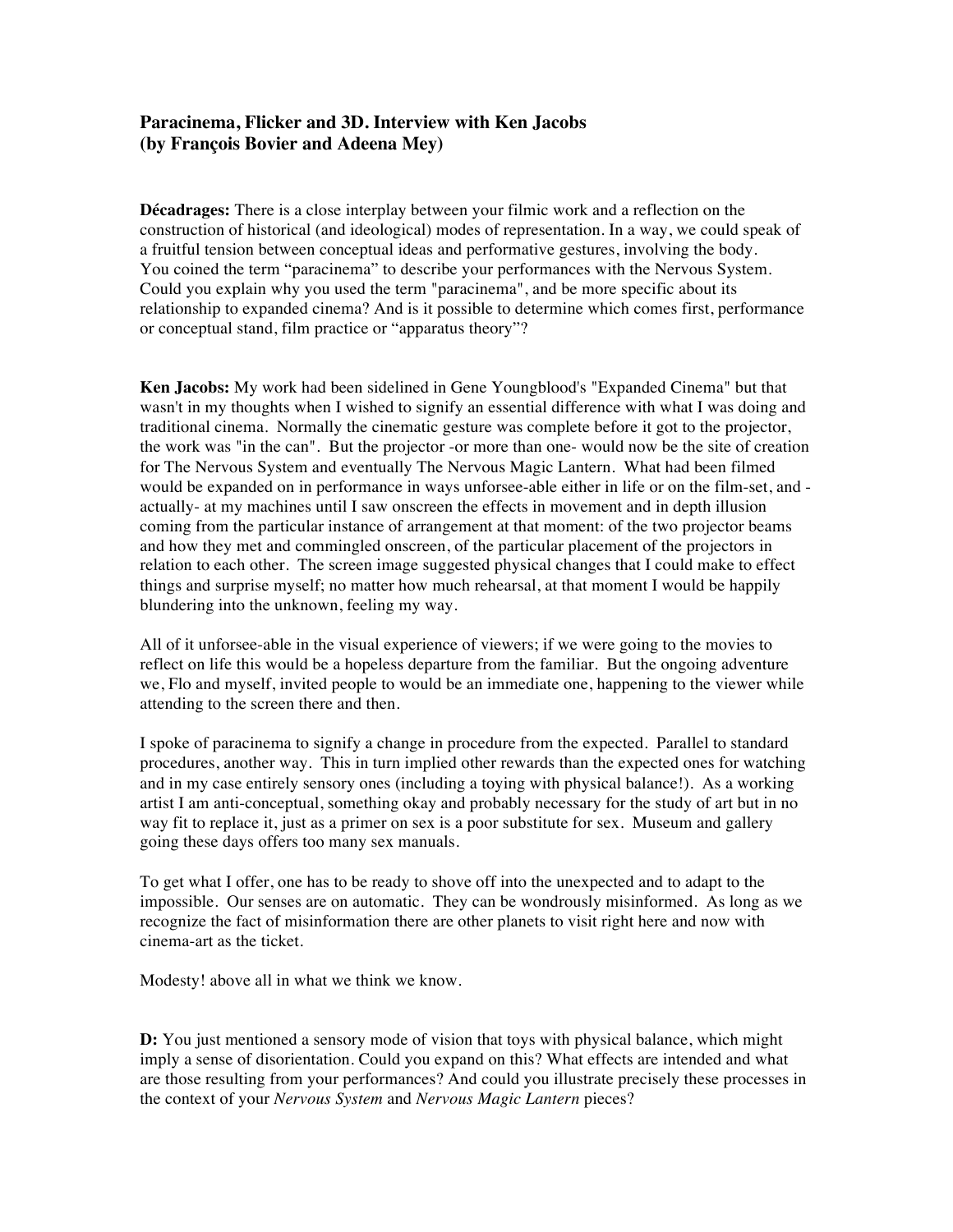**KJ:** Will get back to it but to begin; Jesus or rather the Jesus business didn't push the cross on folks out of nowhere; it's inherent to the mind to seek and determine the vertical-horizontal. Fact is the historical crucifix was more like a swastica, no? Movement, excitement, is always a matter of risking balance. Cezanne the tongue-tied made exciting pictures by tipping verticals in distinction to his upright borders or picture frames. The pictures embody this tension. I've wanted to *get off it*, upright squaresdom, to make works that operate in time -like music- to only settle into balance at the end. Hard, looking through the camera, not to immediately compose and then have to shove from one pictorial static point to the next. Movie stories create suspense keeping audiences off-balance with slowly answered questions. Not enough, not cinema but only photoplay.

**D:** To get back to your perfomances with the *Nervous System* and the *Nervous Magic Lantern*, could you tell us more precisely about your work with photoplay, chronophotography and early cinema? Against the Jesus business, what is the function of the flicker in creating imbalence, within the work and in the viewer?

**KJ:** The flicker... is something, in my experience, discovered by Alfons Schilling of Vienna, living nearby in Manhattan in the 'Seventies and the one other person I knew doing interesting work in 3D. We traded discoveries and sometimes equipment. I had been inducing depth in early 2D imagery via a shuttle mechanism I'd contrived that alternated (very slowly changing) views of adjacent frames in an identical pair of film-prints. The fascination with beginningcinema had begun with TOM, TOM, THE PIPER'S SON towards the end of the Sixties. It led to the even earlier period when capturing of life-movement had been the interest and before story prevailed. I felt myself one of the guys, the inventors, with the difference that my interest had shifted to the brain itself and its capacity for being wonderfully mistaken. Alfons, working with stereo color slides, was attempting to get my depth effects via alternation (without spectacles) with a simpler device, the spinning shutter, set before a 3D slide projector. The flicker slipped in! And unimaginable depth events commenced to happen. He enjoined me to make use of this earliest of shutter designs and my work with film advanced. The shuttle had created rather flat figures in deep space but now one saw (and moved and reshaped) rounded, voluptuous figures. I did one work called SCHILLING in honor of the gift and then got working on XCXHXEXRXRXIXEXSX from a silent French stag film.

The flicker *melds* frames. The tick-tock is gone and a single 3-dimensional scene in movement comes into being, ongoing for as long as one wishes; meaning, moving in whatever direction the projectionist chooses for as long as desired, a sustained going without necessarily going anywhere. Try that in real life. How the two pictures were overlapped onscreen, differences in size, perhaps in verticality, created wonders. It was an alternate development of early picturingof-life to the advent of the movies.

Alfons was pissed at the response to my work with the spinning shutter, not that it really amounted to much of anything -it was still a desolate experience with the entire subject of 3D ("stupid 3D") off the table, and forbade me from further use of it, or tried to. It was too late. I have since patented the black interval for digital use and have made many digital work employing the technique.

**D:** How are your interest in being mistaken through the workings of the brain and its effects on the body related ? On the one hand, we could almost speak of mental imagery, at least subjective images ; on the other, the shock of the flicker amounts to vertigo, even epilepsy. Could you comment on that relationship or opposition ?